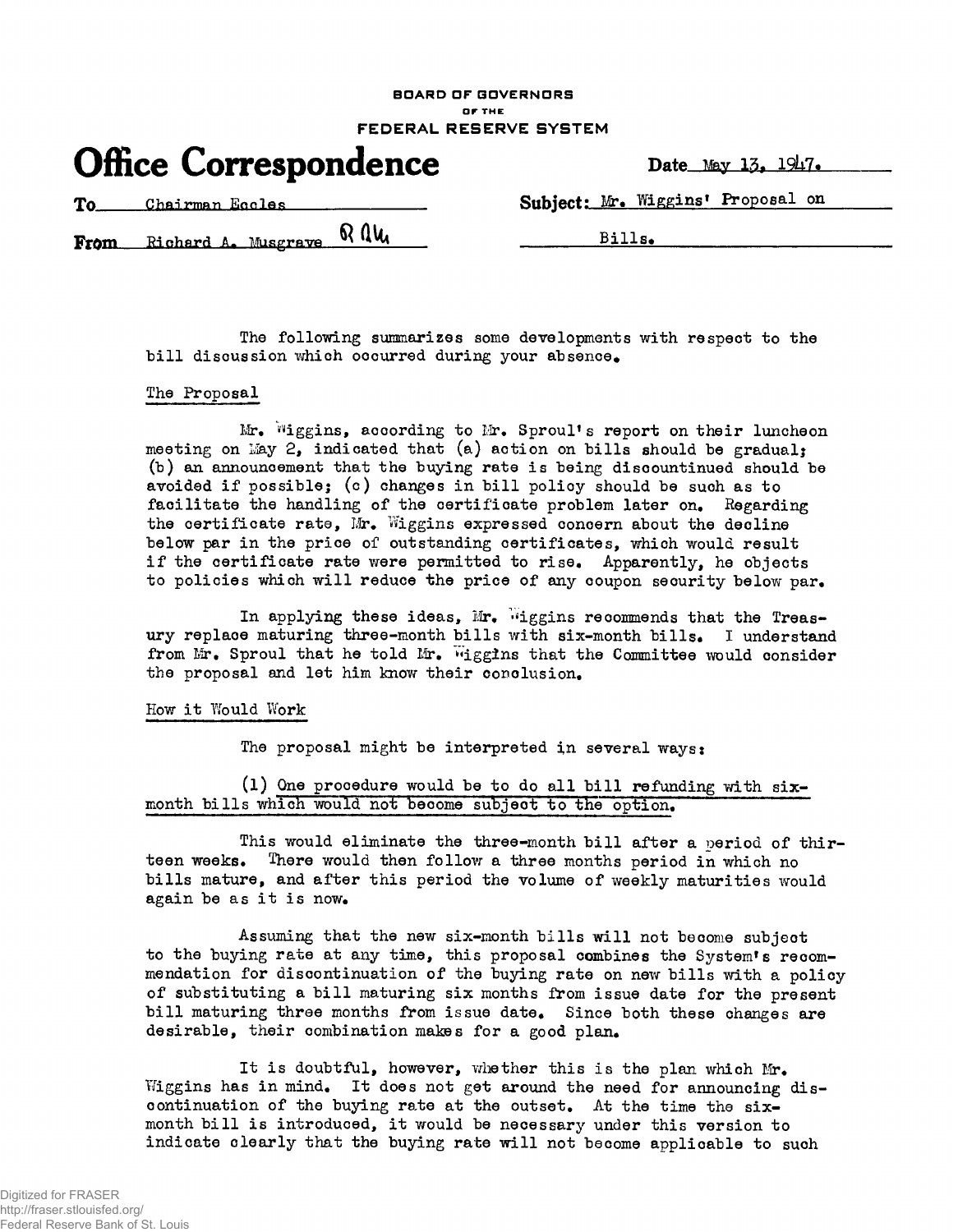bills even after they have run for three months. If the announcement was delayed for three months it would be objected at that time that investors purchased the six-month bills in good faith that the buying rate would come to apply.

# (2) Another interpretation of the Wiggins plan is again to do all bill refunding with six-month bills but to apply the buying rate to these six-month bills when they are within three months from maturity.

The yield of six-month bills at three months to maturity would then remain at  $\bar{z}/8$  per cent. The yield on six-month bills at the time of issue would be above the  $5/8$  level, but not as much as under (1), since the bill would become eligible for option at a 3/8 rate after three months, A "pattern of rates" problem would arise as the banks might make profits from selling the bills at the three-month point.

This plan merely provides for the introduction of six-month bills but it does nothing toward unpegging the three-month rate. Rather, the plan introduces a new rigidity. In the present situation, liquidation of the option account will take three months after announcement of a decision to terminate the buying rate on new bills. Under the new system it would take six months,

(3) A third possibility would be to replace only a fraction of each maturing bill issue with six-month bills, which would not become subject to the option, and to continue the issuance of some three-month bills.

The buying rate would then continue to apply to three-month bills but there would be an announcement that it will not became applicable to six-month bills, even after they have only three months to run.

Under this system, the three-month bills might be permitted to run out more gradually; that is, the option privilege could be abolished over a period of six or twelve months rather than over a period of three months as under plan (1). If, for instance,  $1/2$  of each maturing threemonth bill issue was refunded in six-month bills and  $1/2$  in three-month bills (while all maturing six-month issues are refunded in six-month issues) the amount of three-month bills outstanding would decline within, three months to about 7.5 billion and within six months to 3.7 billion.  $\frac{1}{2}$ Within a year the three-month bill would have virtually disappeared. Also, the fraction of three-month bills replaced with six-month issues could be increased monthly, to speed up the transition.

Under this system there would be bills with three months to maturity, some of which would carry the option privilege while others would not. This situation would develop after three months, and continue until

The figures assume an initial bill level of 15 billion and no change in the amount outstanding.